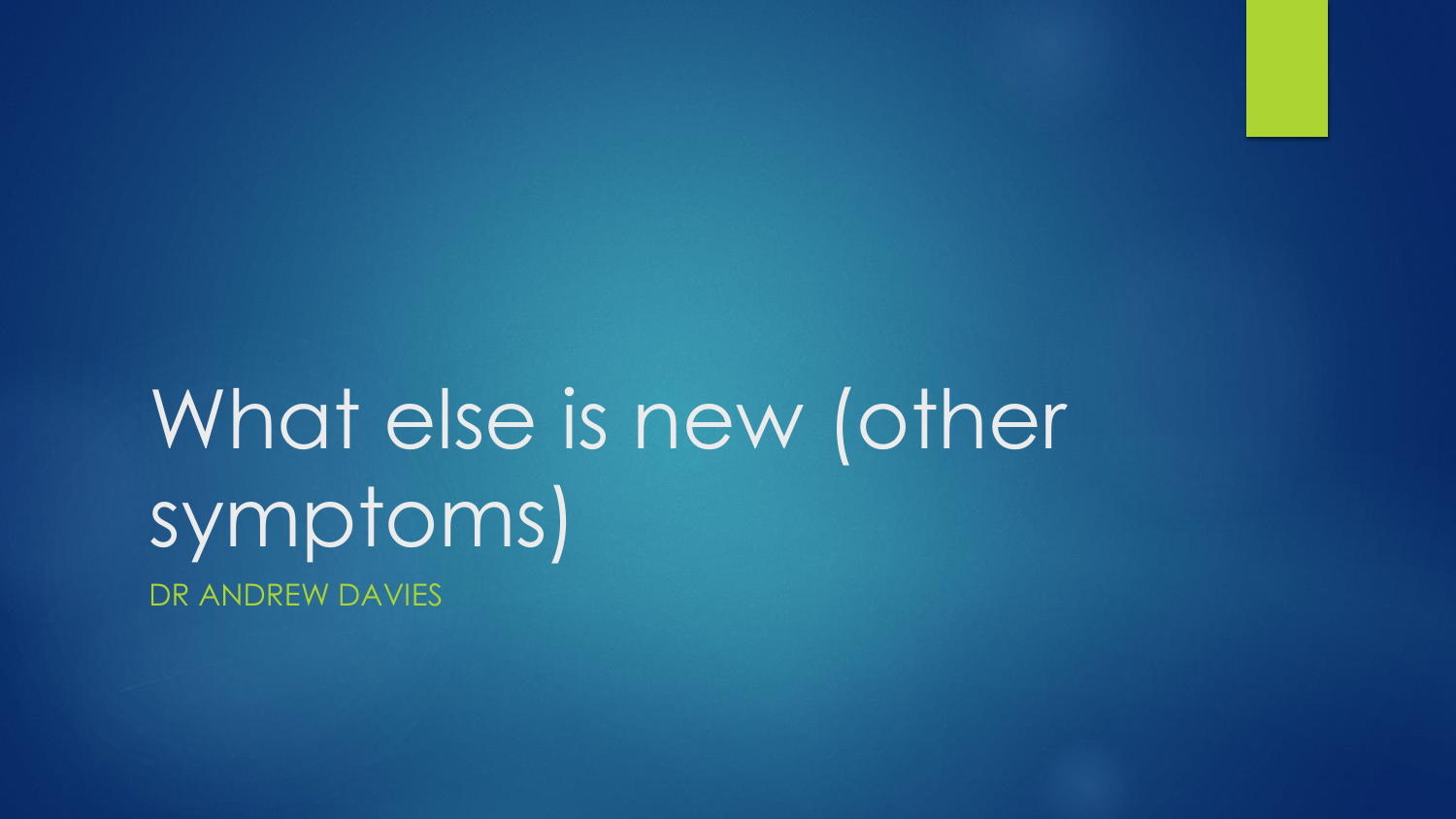# **Outline**

**Nausea & vomiting** 

Petroleum jelly (and oxygen)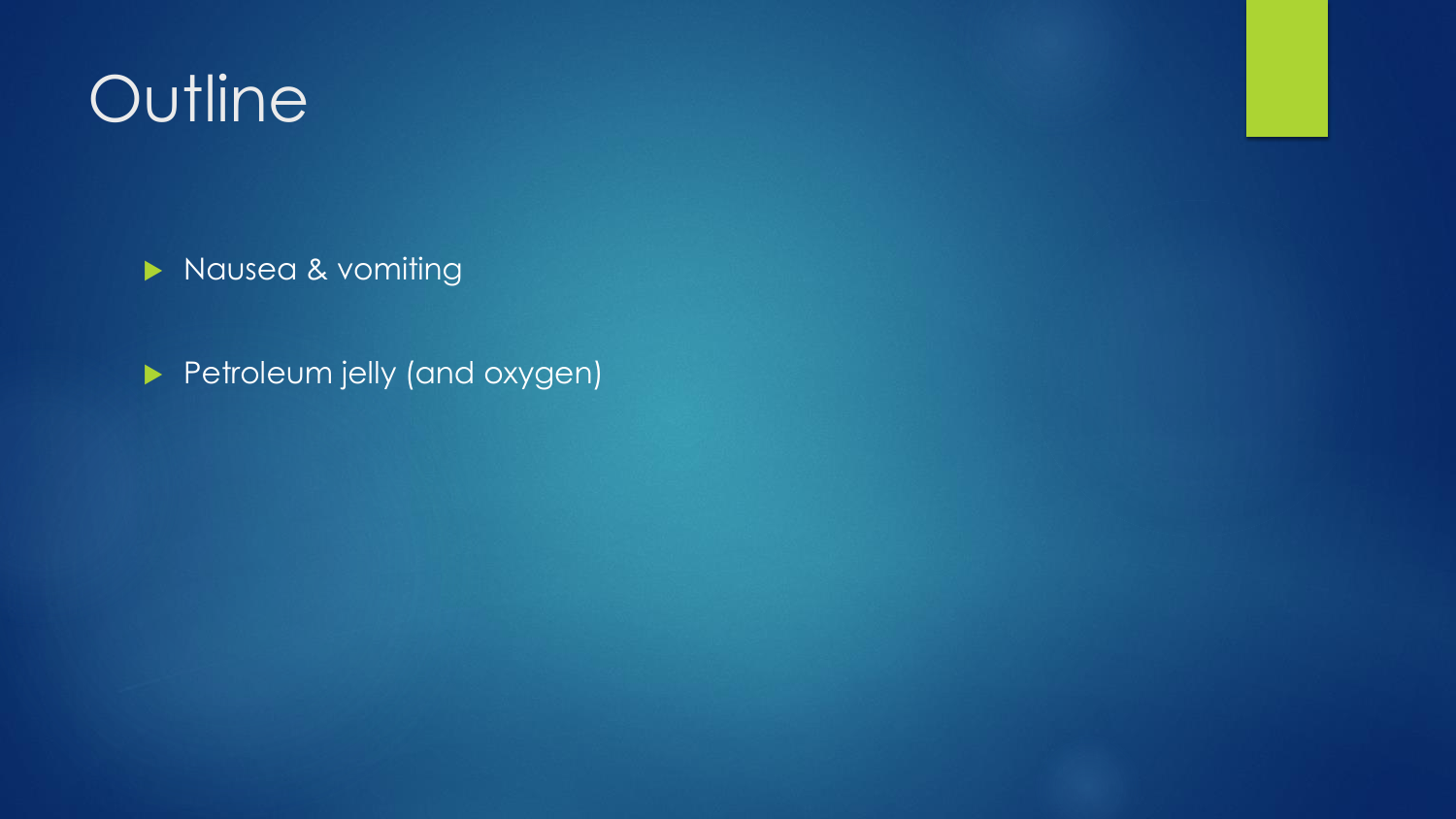Nausea & vomiting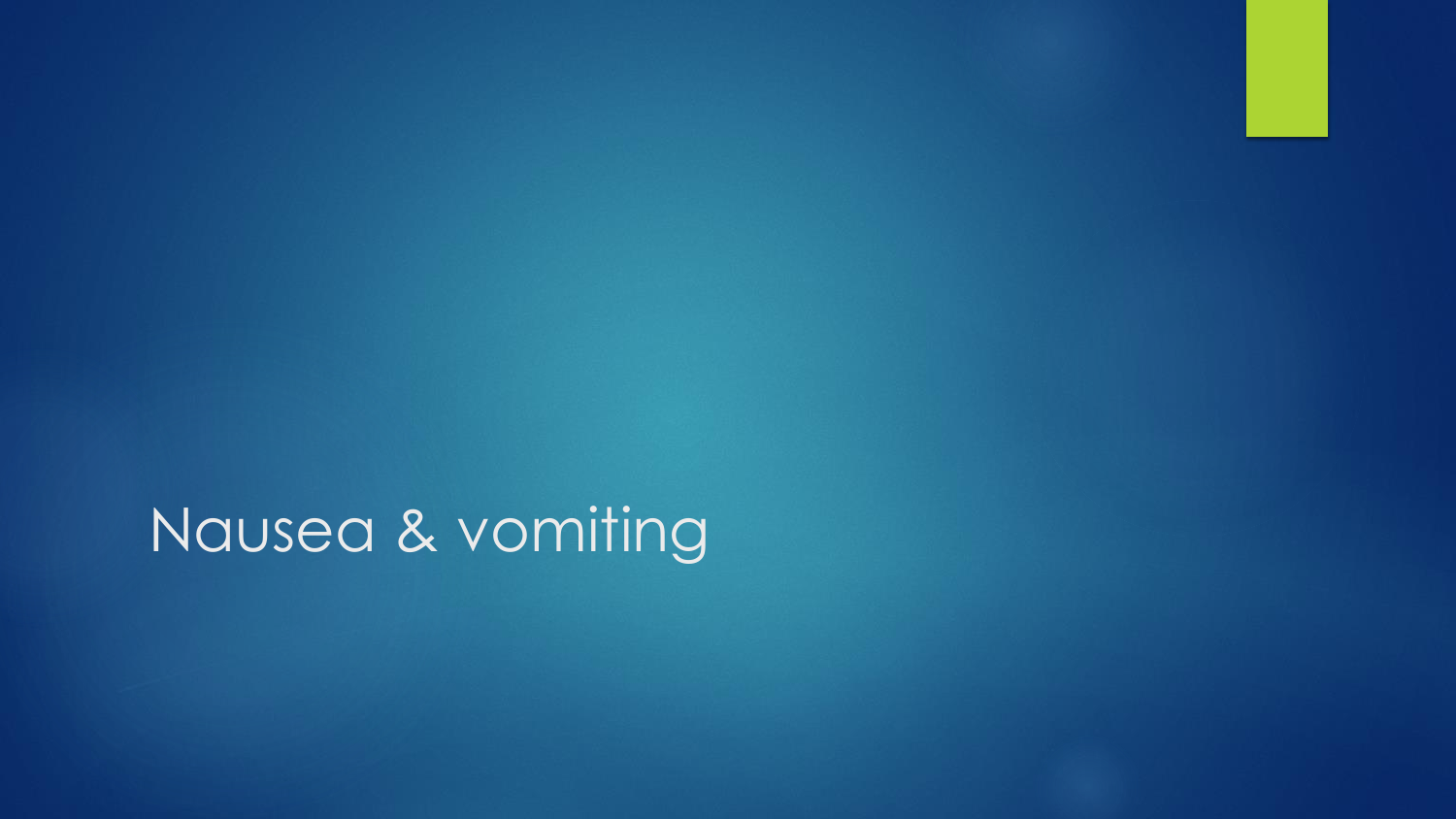**Support Care Cancer** DOI 10.1007/s00520-016-3371-3

(CrossMark

**SPECIAL ARTICLE** 

2016 Updated MASCC/ESMO consensus recommendations: Management of nausea and vomiting in advanced cancer

Declan Walsh<sup>1,2,3</sup> • Mellar Davis<sup>4</sup> • Carla Ripamonti<sup>5</sup> • Eduardo Bruera<sup>6</sup> • Andrew Davies<sup>7</sup> · Alex Molassiotis<sup>8</sup>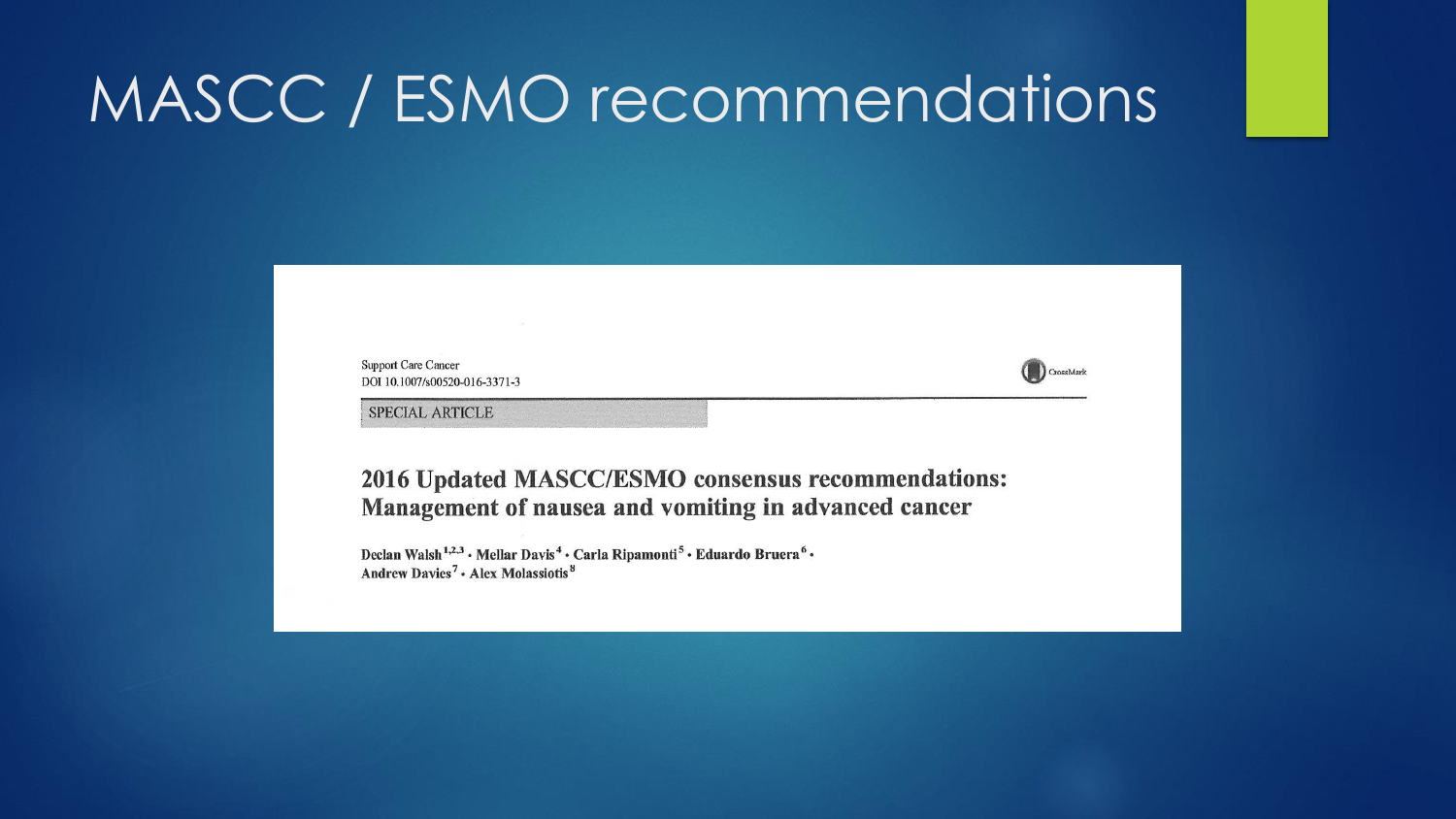General:

 "The anti-emetic drug of choice in advanced cancer is metoclopramide (titrated to effect)"

MASCC level of consensus – high MASCC level of confidence – moderate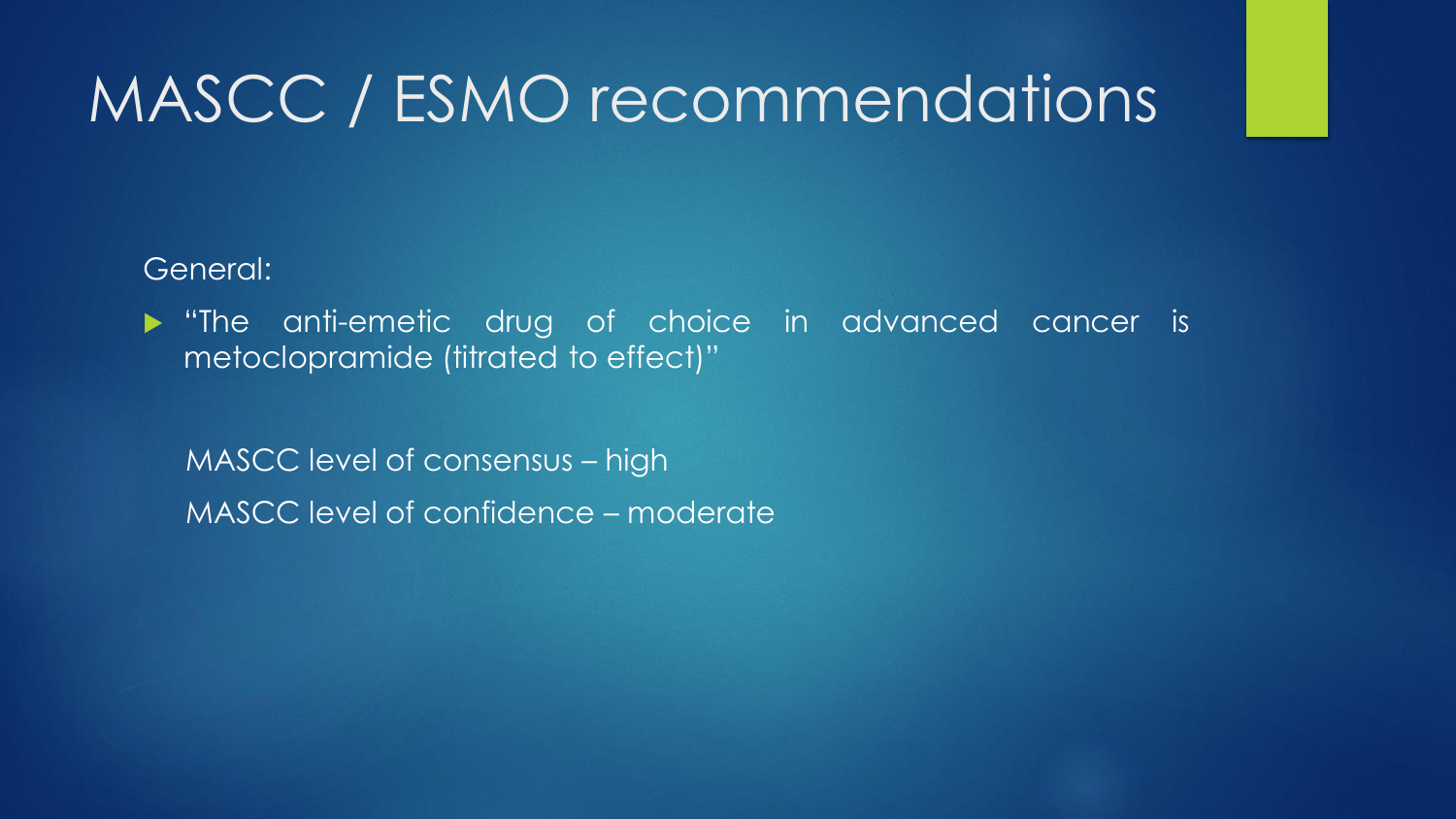General:

 "Alternative options include haloperidol, levomepromazine, or olanzapine"

MASCC level of consensus – high MASCC level of confidence – low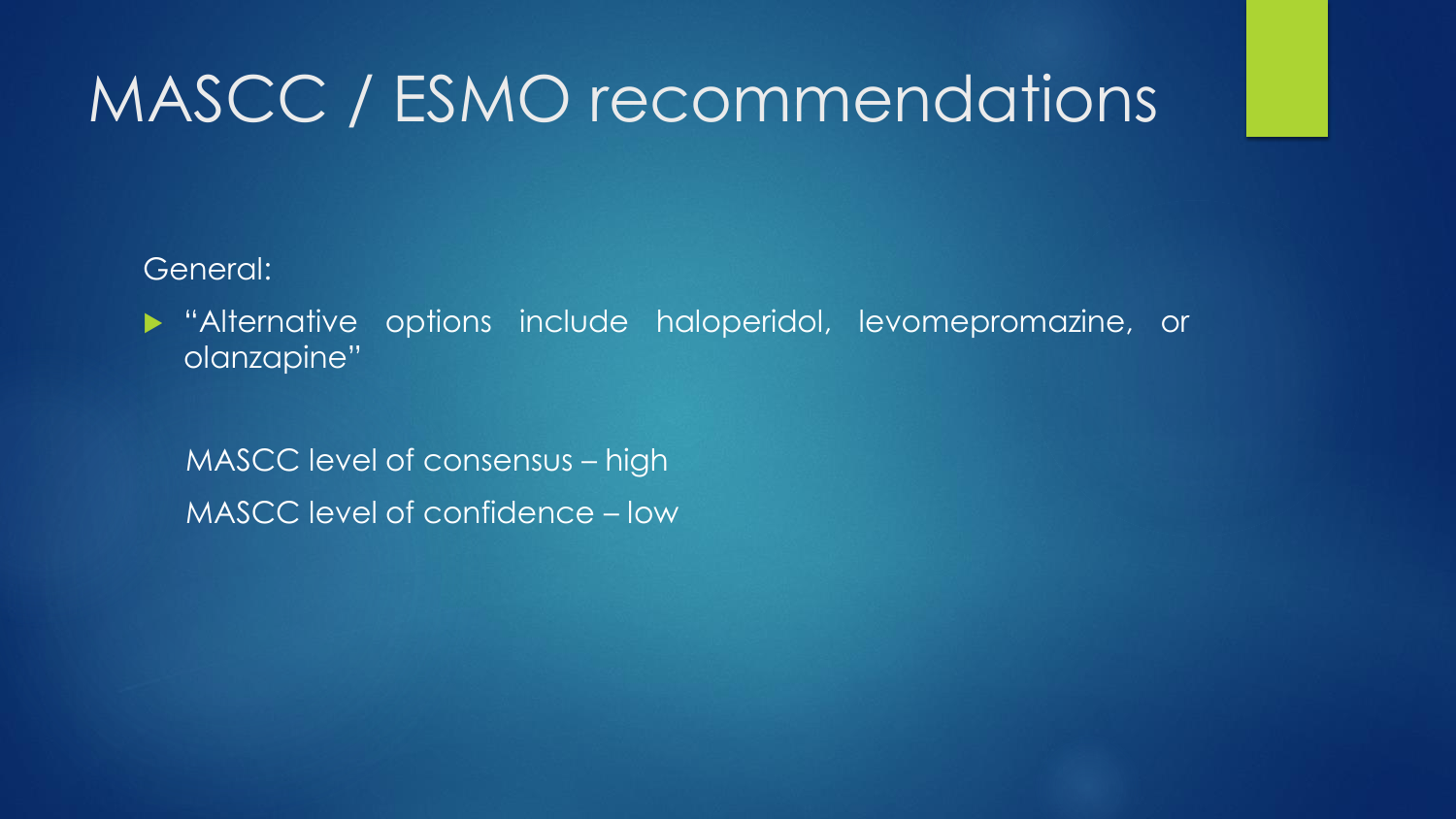#### General:

• "The use of cyclizine or 5-HT3 receptor antagonists is poorly defined to date and may be used where dopamine antagonists are contraindicated or ineffective"

MASCC level of consensus – low MASCC level of confidence – low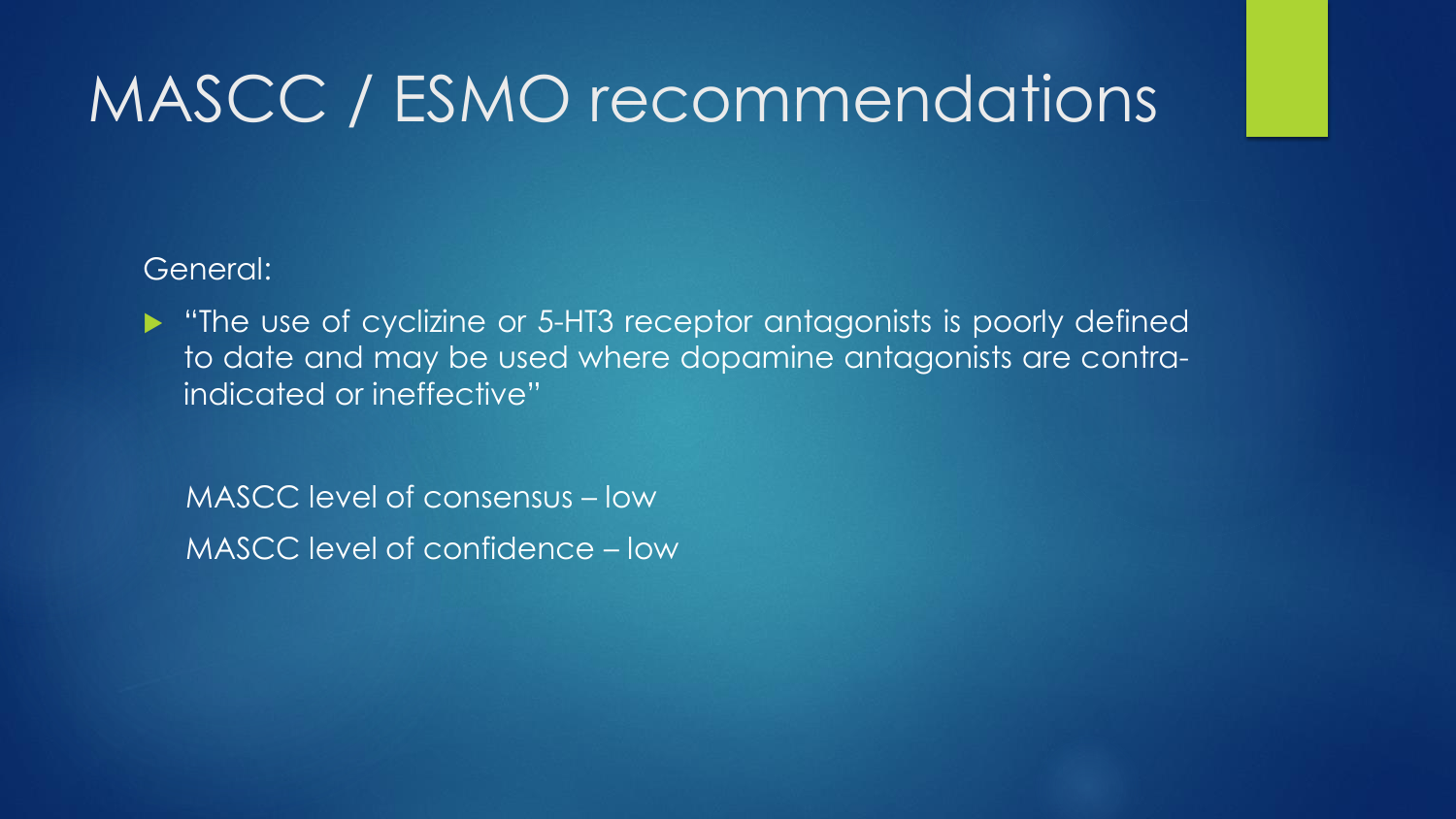Bowel obstruction:

 "The drug recommended in a bowel obstruction is octreotide, dosed around the clock, and given alongside an antiemetic (with the committee recommending haloperidol)"

MASCC level of consensus – high MASCC level of confidence – high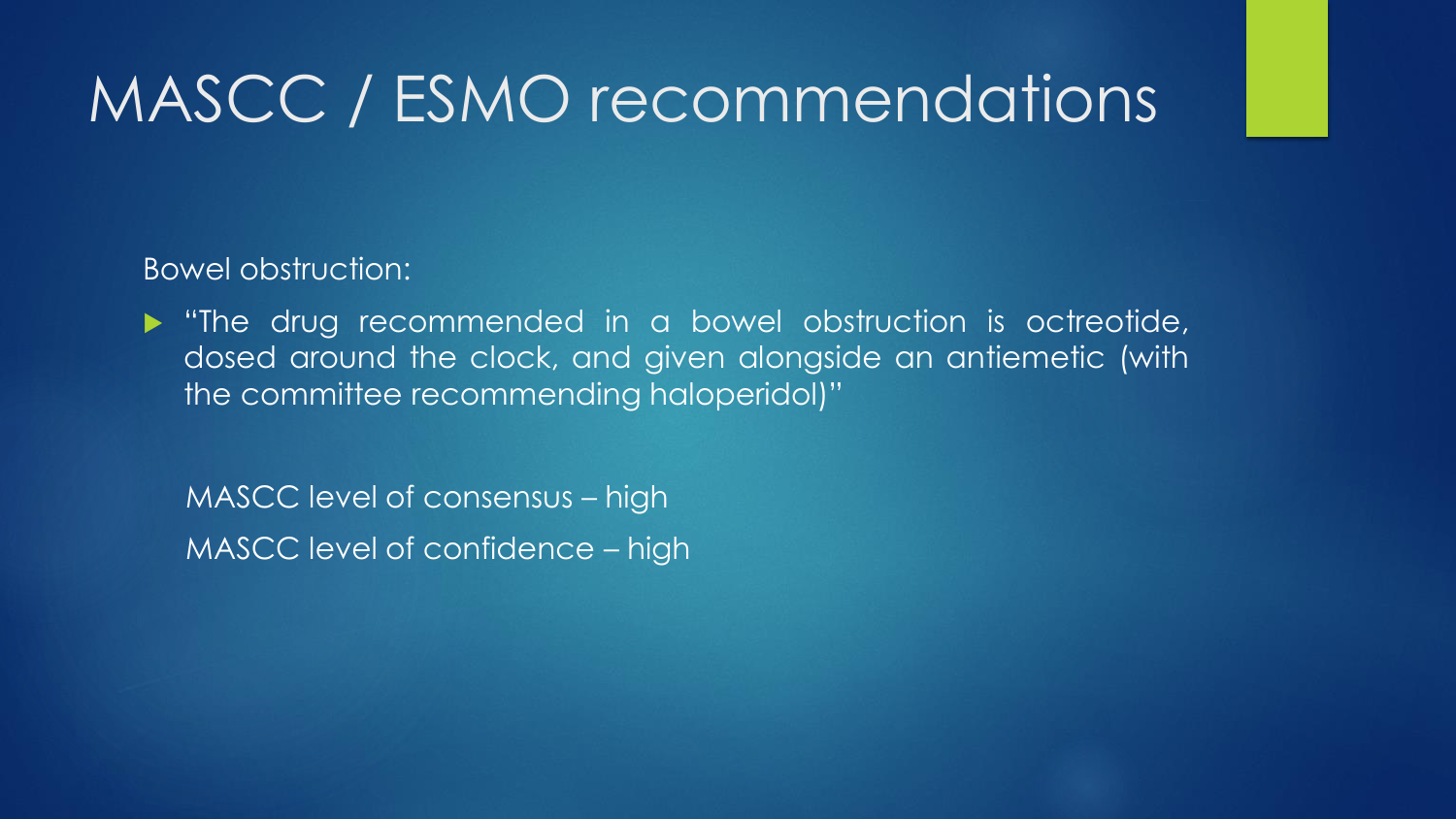Bowel obstruction:

 "If octreotide plus antiemetic is ineffective, the use of anticholinergic antisecretory agents (e.g., scopolamine butylbromide, glycopyrronium bromide) and/or corticosteroids is recommended as either adjunct or alternative interventions"

MASCC level of consensus – high (moderate for corticosteroids) MASCC level of confidence – moderate (low for corticosteroids)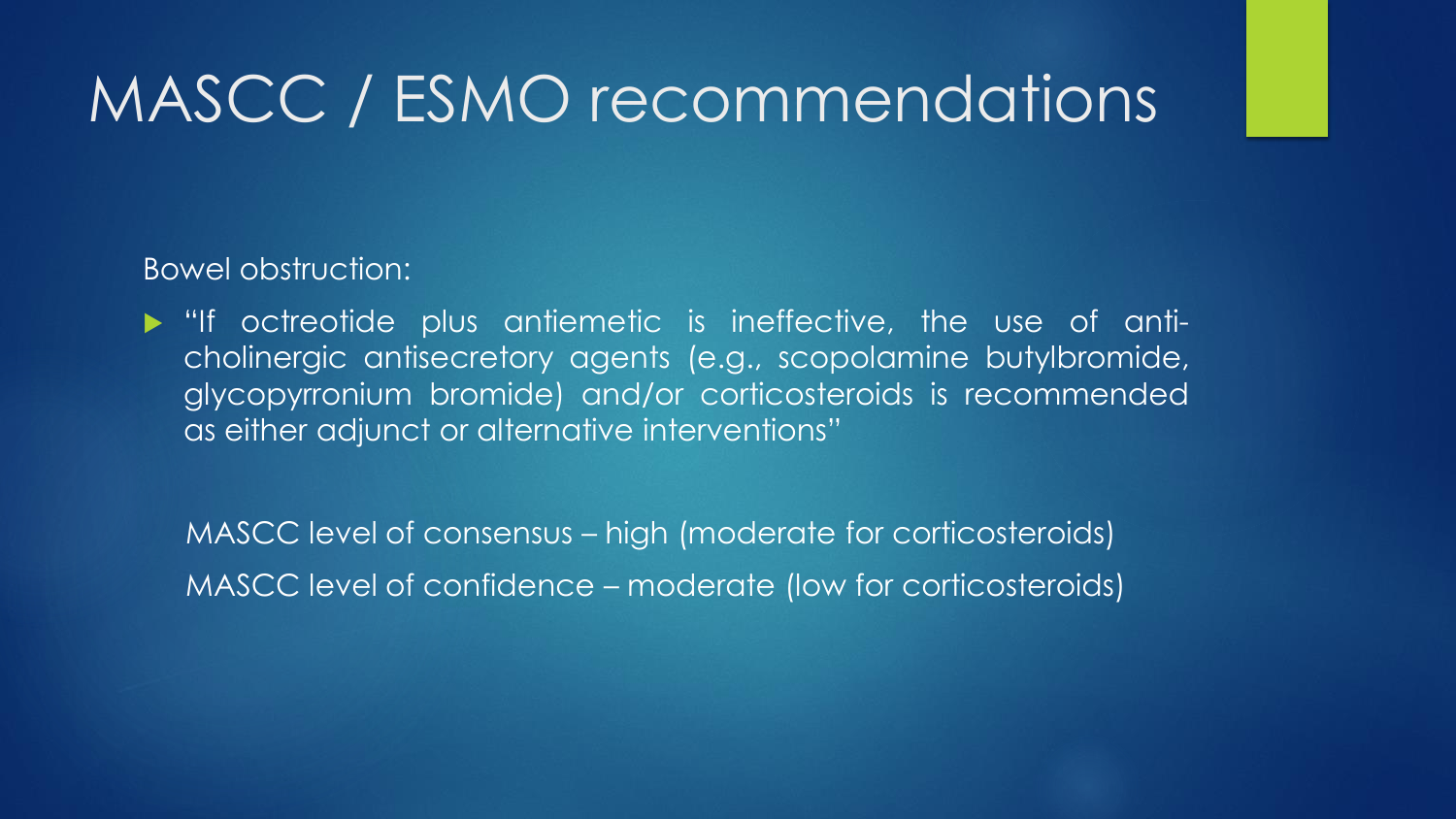Bowel obstruction:

• "The use of cyclizine or 5-HT3 receptor antagonists is poorly defined in this setting. Metoclopramide should be used with caution in partial bowel obstruction and should not be used in complete bowel obstruction"

MASCC level of consensus – low MASCC level of confidence – low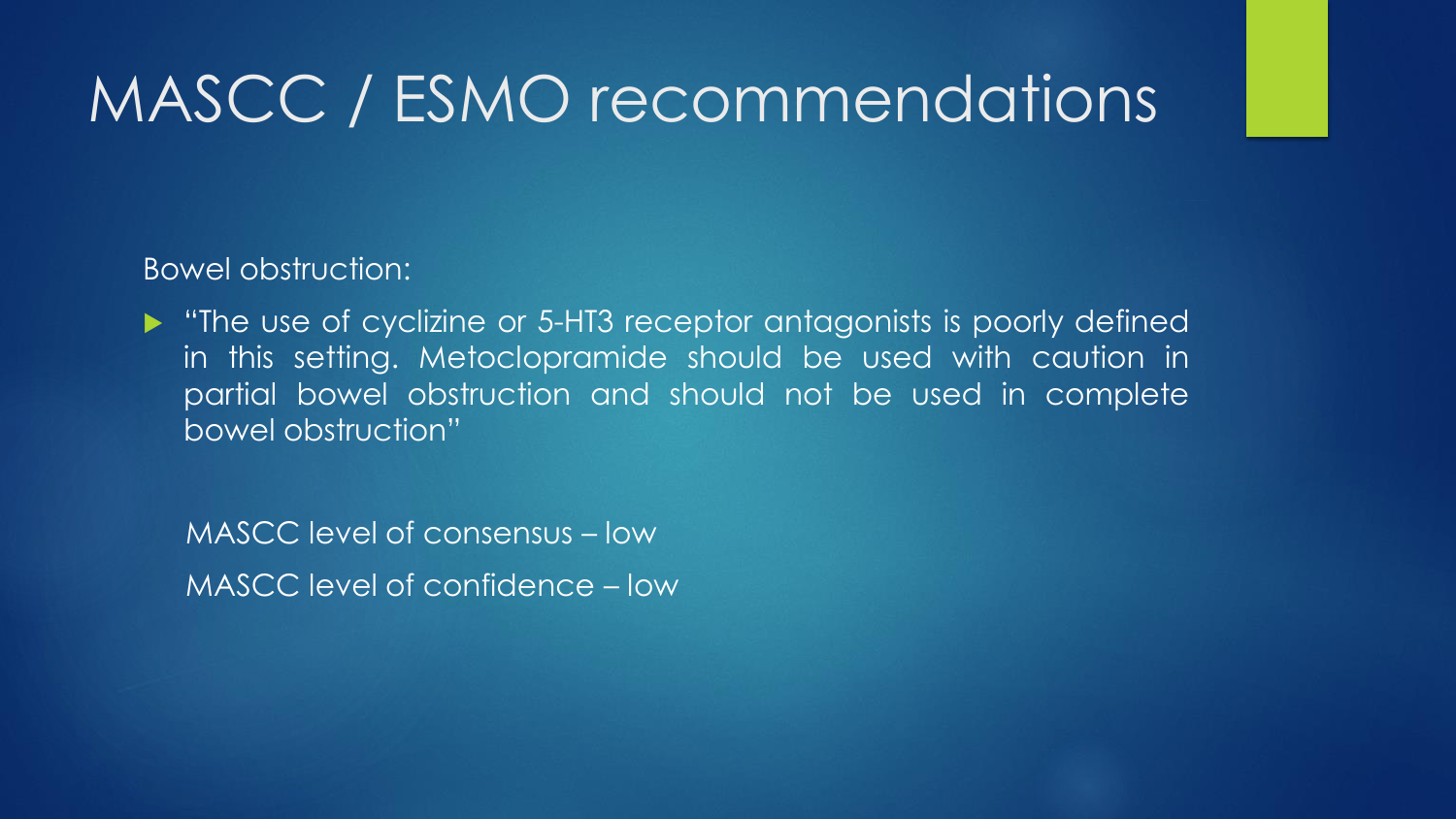#### Opioid-induced:

 "No recommendation can be made for specific antiemetics, although various antiemetics may help. Opioid rotation and route switching ma be effective approaches. There is no data to support prophylactic antiemetics in this situation "

MASCC level of consensus – high MASCC level of confidence – low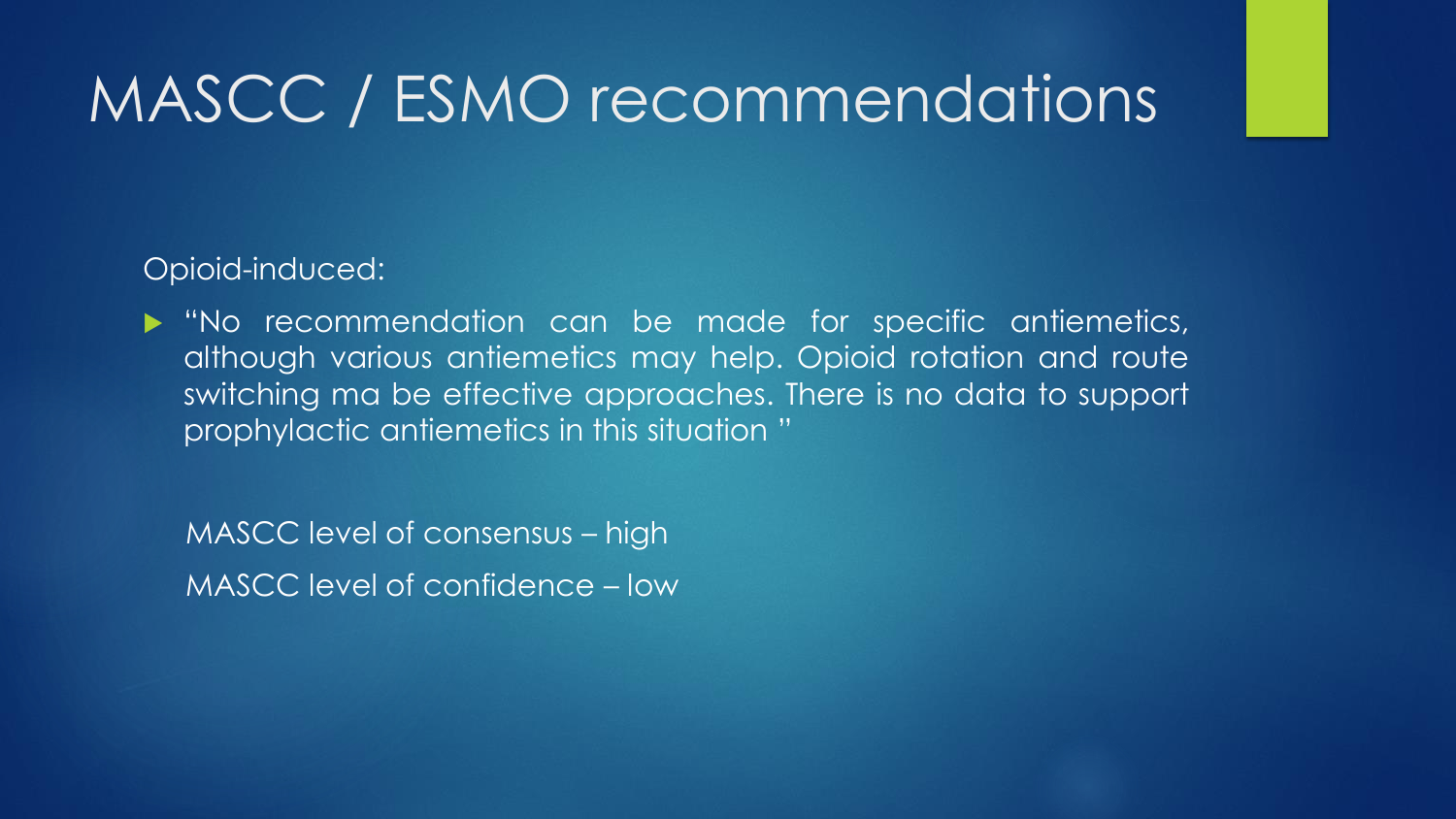Petroleum jelly (and oxygen)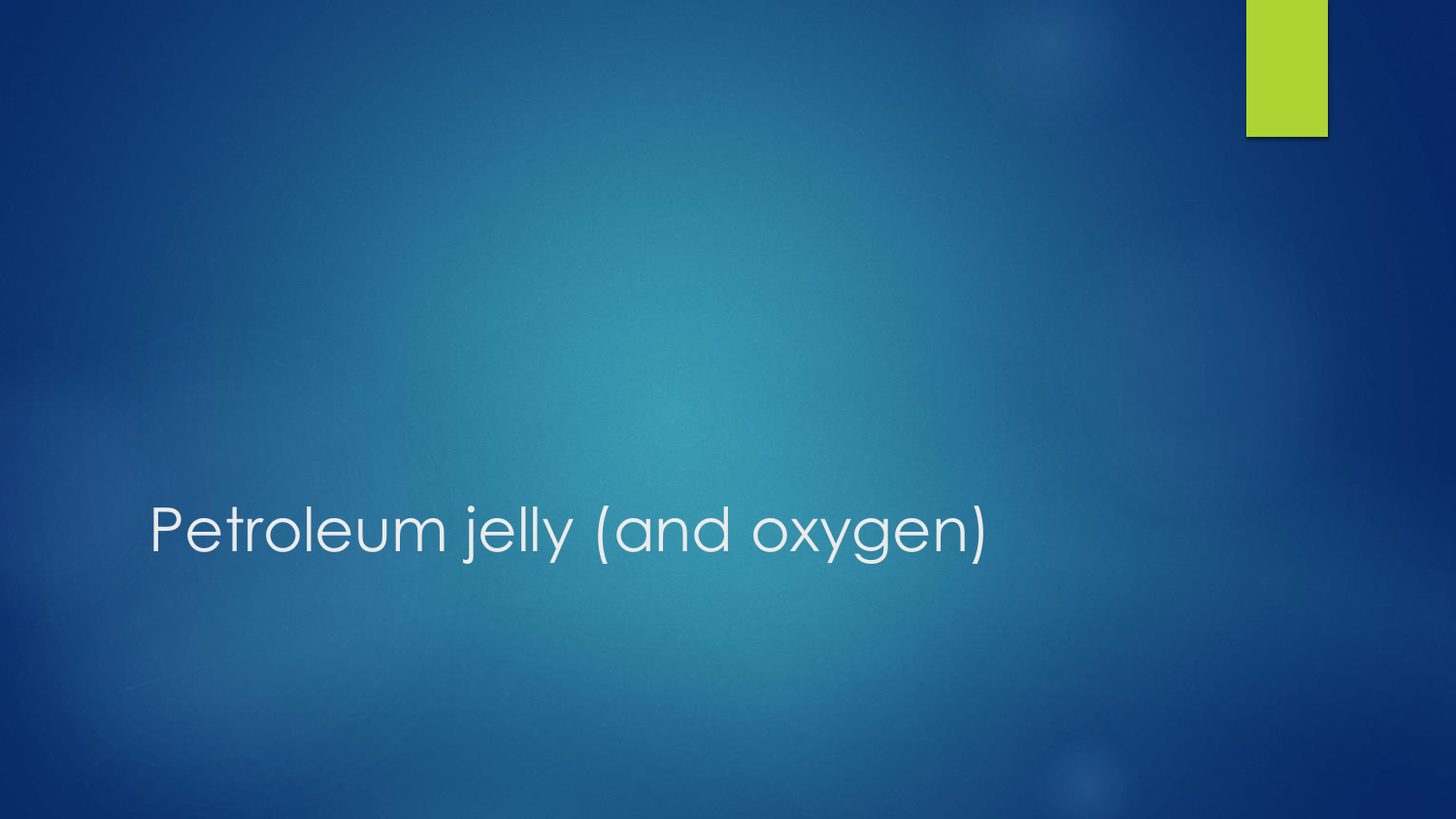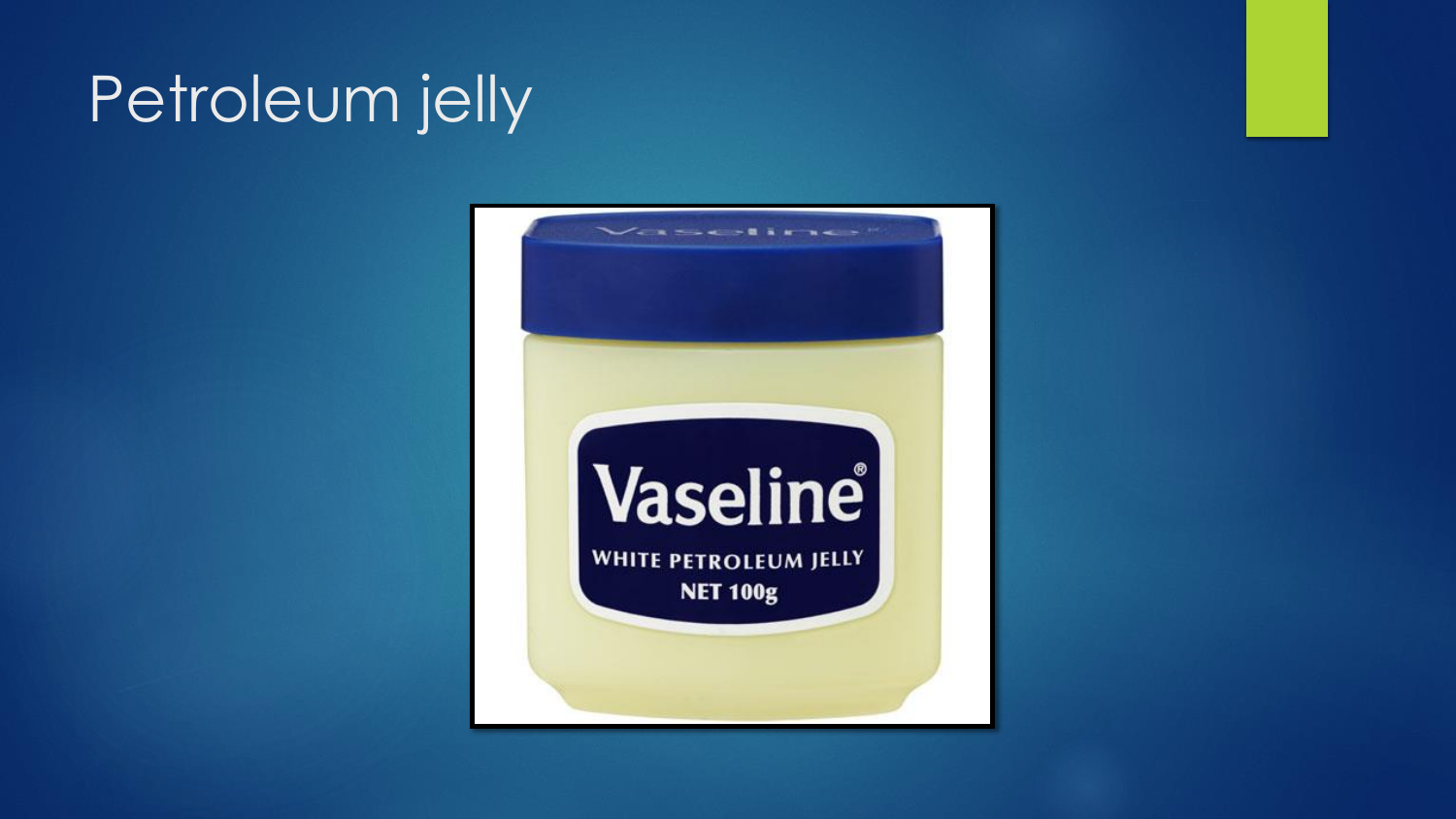"To prevent cracking of the lips, smear petroleum jelly (for example Vaseline®) on the lips. However, if a person is on oxygen apply a water-soluble lubricant (for example K-Y Jelly®)".

NICE: CKS Palliative care – oral

"Vaseline or similar for lips (caution is necessary if a person is receiving oxygen, as Vaseline is flammable"

NEoLCP: End of life care learning resource pack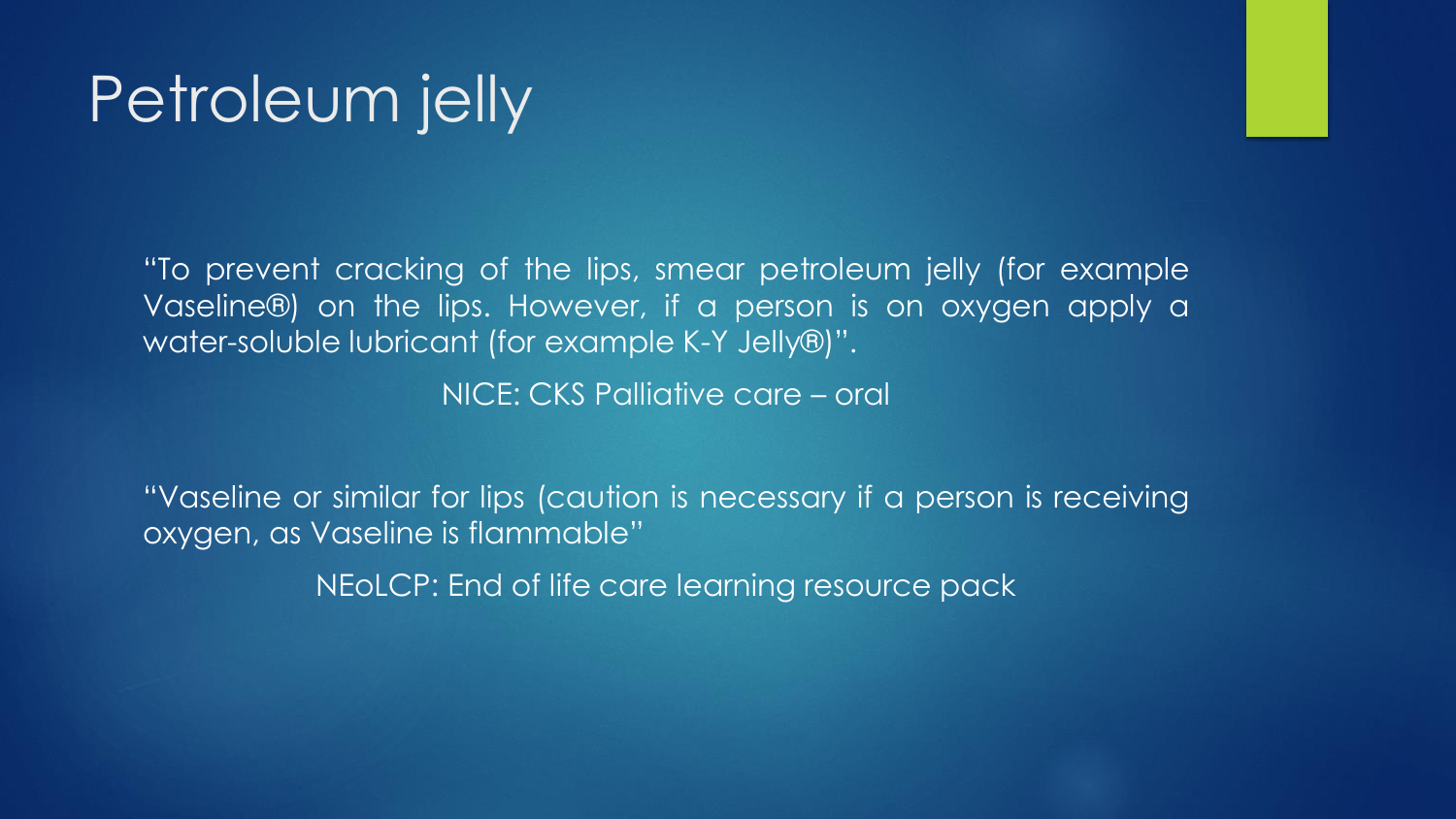### No case reports in MEDLINE!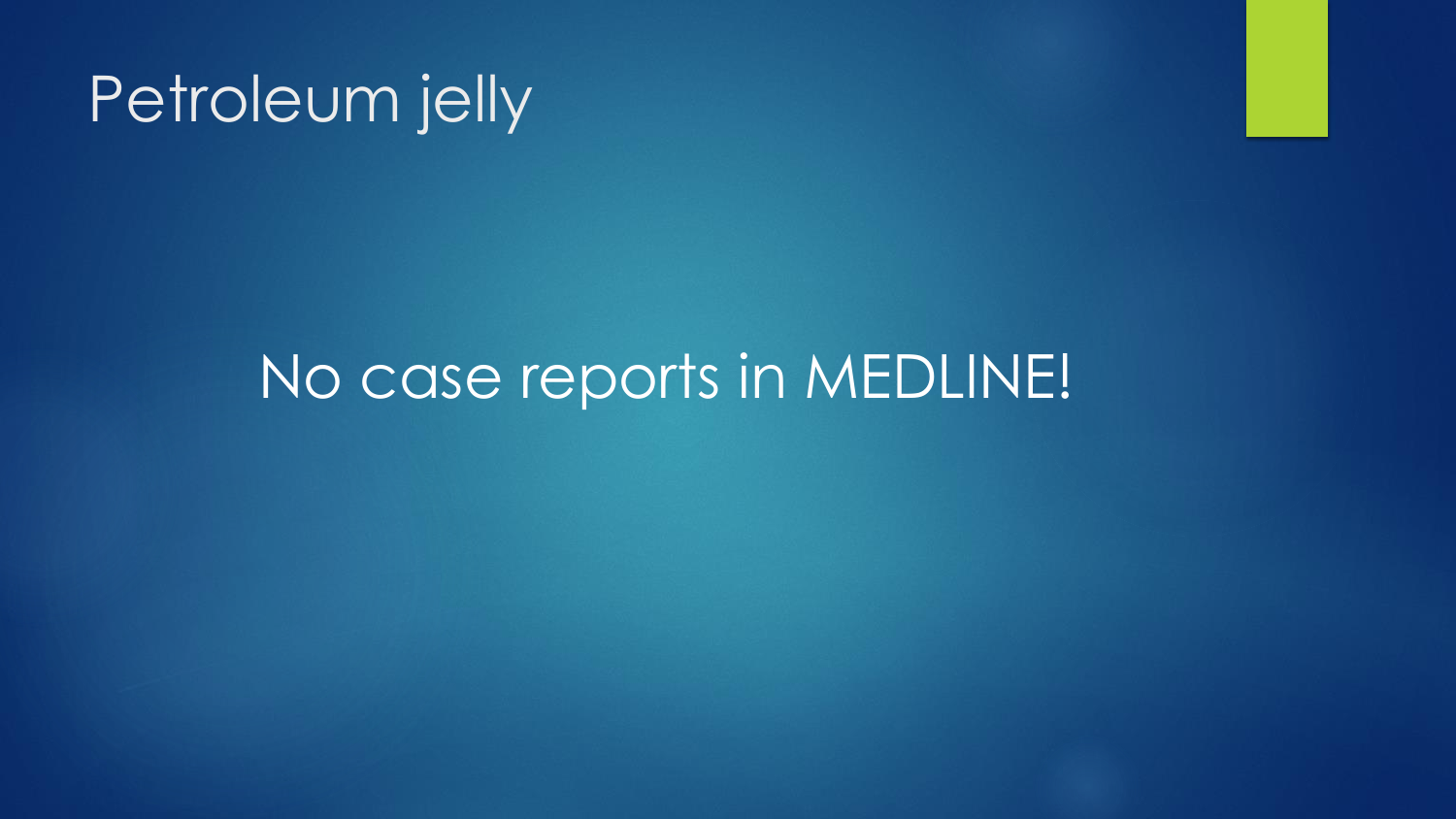

Ignition temperature – minimum temperature at which substance will ignite spontaneously

Petroleum jelly: ~ 540°F / 282<sup>o</sup>C

(similar to plastics used in oxygen equipment)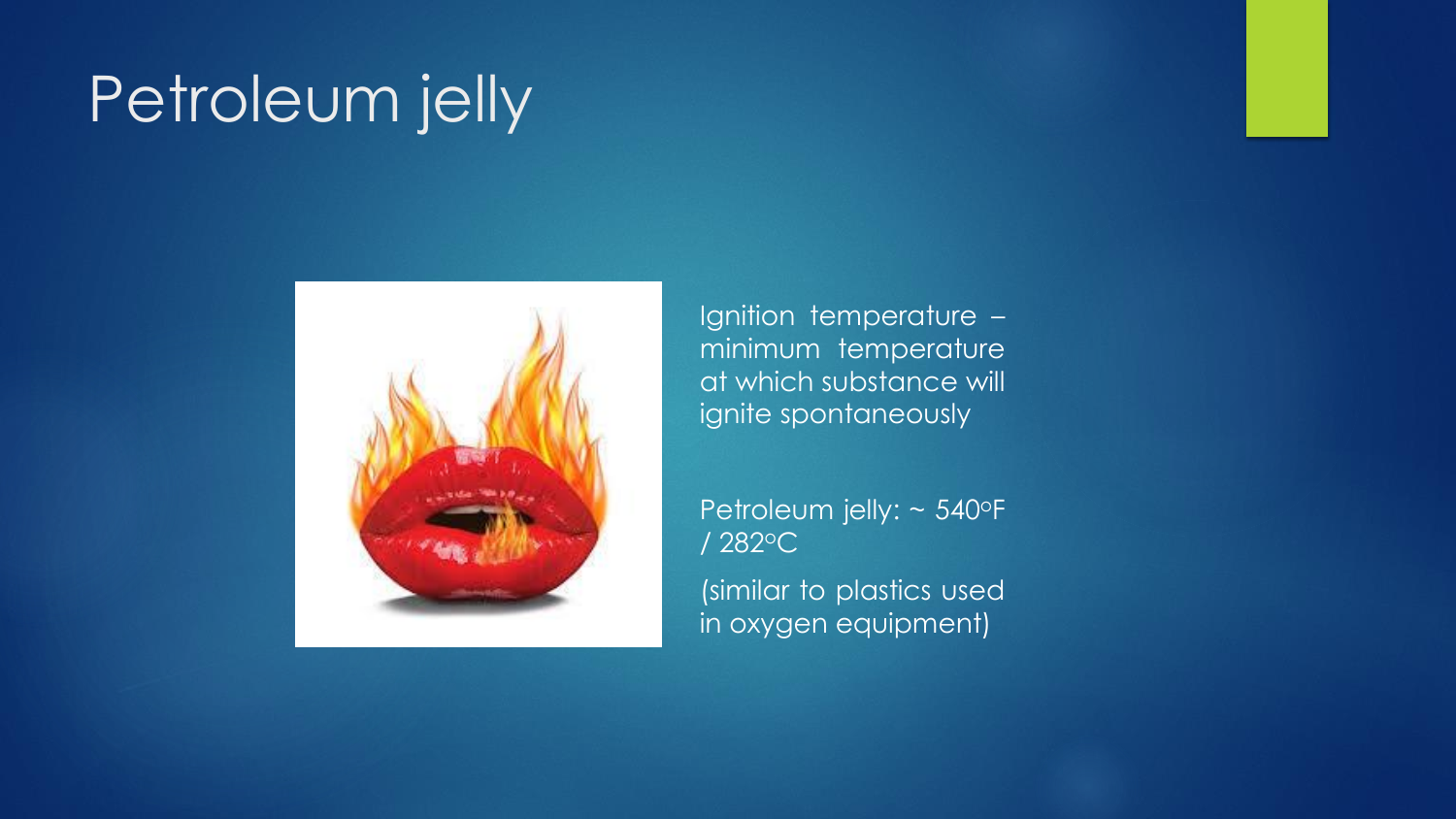

Flash point – minimum temperature at which substance will ignite in presence of ignition source

Petroleum jelly: ~ 400°F / 204<sup>o</sup>C

(similar to plastics used in oxygen equipment)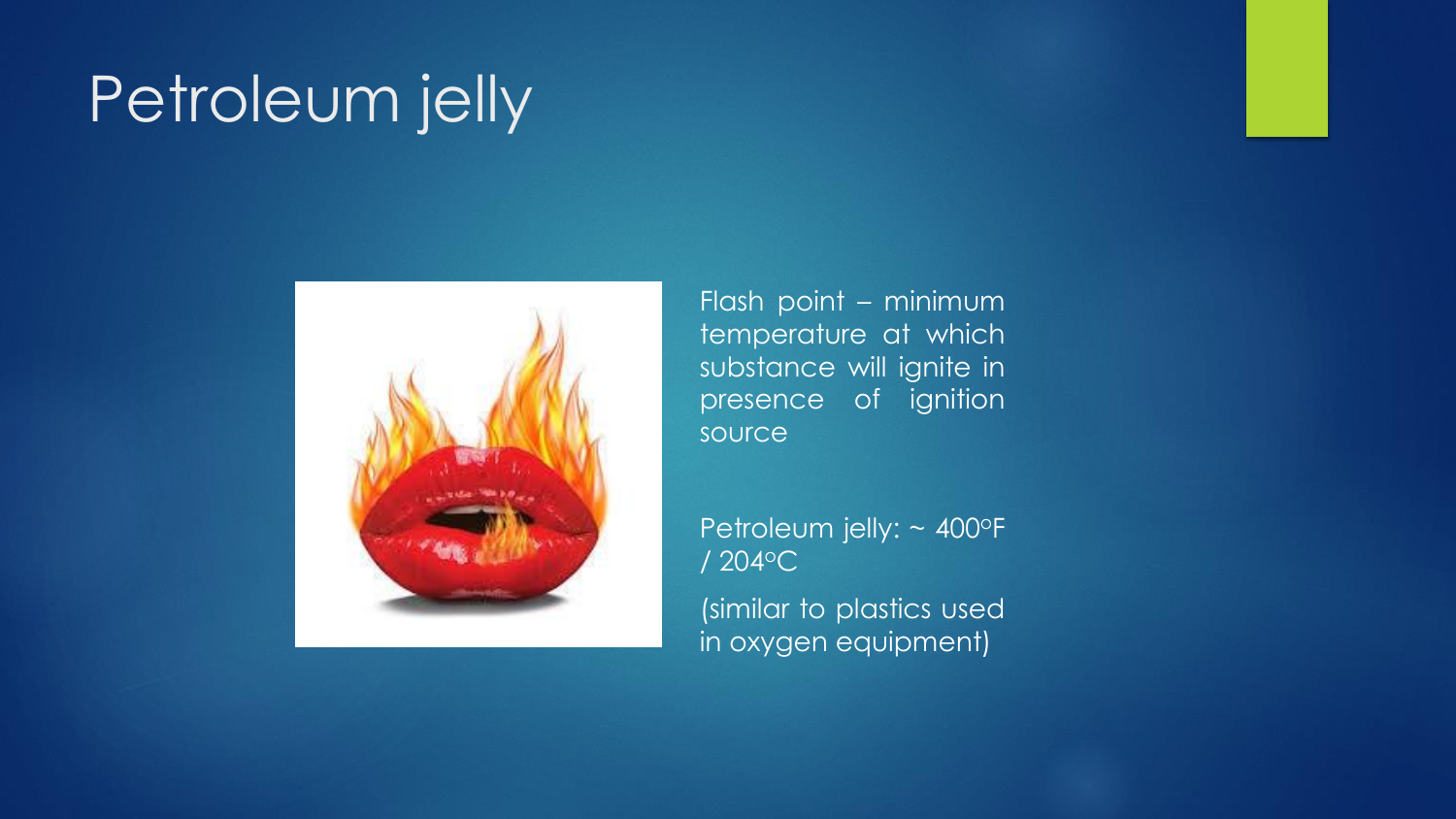Acknowledgments:

- **Dr Matthew Dore**
- Prof Max Watson
- **Dr Clare White**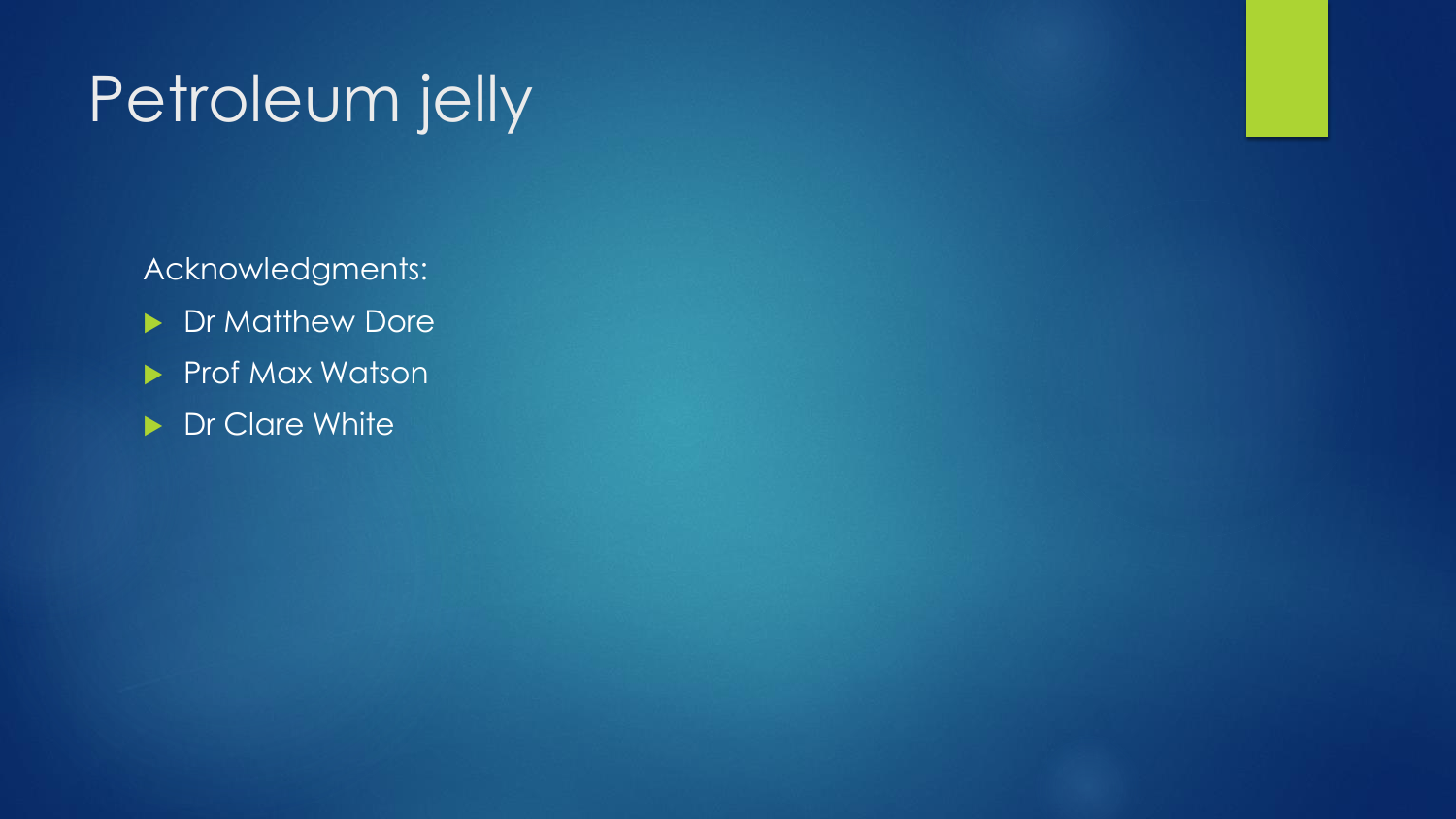YouTube clip burning petroleum jelly <https://www.youtube.com/watch?v=8hAUKTnHlcg>